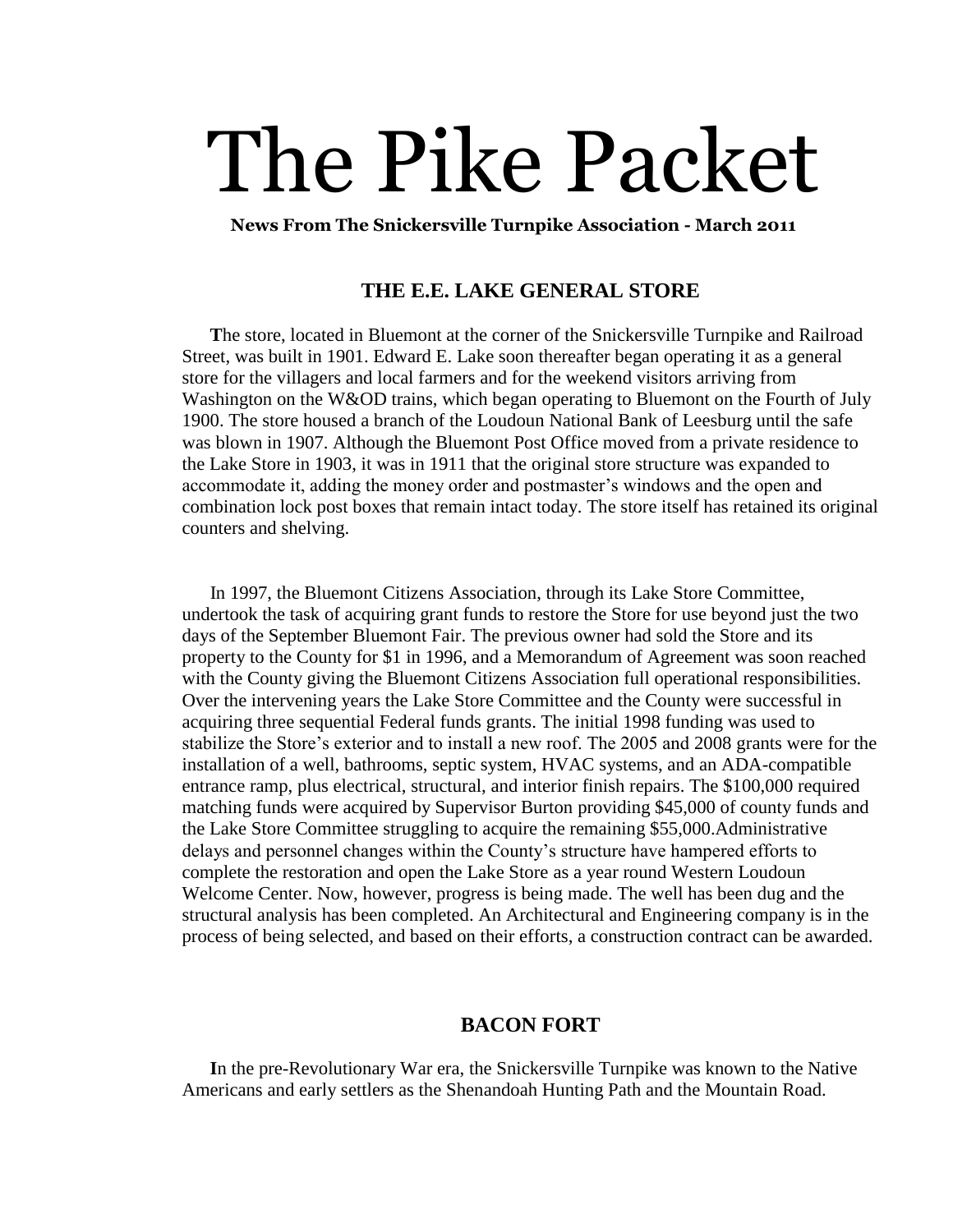General Washington had ordered Lt. Bacon to construct a number of forts along the Colchester Road as part of the Virginia colonial militia defense prior to the French and Indian War. One of these, known as Bacon Fort, was built sometime between 1752 and 1754, just east of present day Airmont and was also used as a supply base "on the wagon road between Winchester and Alexandria." At the first Loudoun County Court session July 12, 1756, the fort was mentioned twice.

 At the end of the French and Indian War, the fort was converted into a house by its owner, William West, and on March 11, 1760, William Owsley, a former neighbor of West's in what is now Aldie, obtained a license to operate this house as an ordinary (tavern). In June 1769, William West bequeathed Bacon Fort to his son Charles. On August 1, 1769, George Washington, his wife Martha, and her daughter Martha Parke Custis, having "slept here," "set out from Charles West's, dined at Snickers (tavern at his ferry across the Shenandoah) and got to Mr. Wr. Washington's about 5 o'clock." Werner Washington, Sr. was George's first cousin and had a house near what is now Berryville. They then went on to Bath, now Berkeley Springs, West Virginia, for a holiday to remedy the 13-year-old daughter's failing health.

On June 3, 1788, George Washington "Halted at a small Tavern Bacon Fort," and an 1811 advertisement noted "Ewer's Tavern at Bacon Fort". The structure no longer exists.

The Snickersville Turnpike Asociation is planning to install a hard surface roadside pulloff with a sign describing the history of Bacon Fort. The owners of the land abutting the Turnpike where the pulloff will be located have recently filed for Chapter 11 bankruptcy. The site selection will have to be coordinated with them and with VDOT, which hopefully can be accomplished in the near future.

## **SNICKERSVILLE ACADEMY**

**T**he Snickersville Academy, a one-room log cabin built in 1825 on land donated by Amos Clayton, is one of the oldest structures still standing in Western Loudoun. It is located on Snickersville Turnpike in Bluemont's Historic District. Virginia's public school system didn't begin until 1871, so our early villages used "academies" for the education of their children. The schoolmaster received \$3 per semester for each student from their parents.

The cabin also served as a "free church," open to all denominations, until the village's first permanent church was built in the 1850s. Bluemont's second school was built in 1871, and the log cabin then became a private residence. It was recently gifted by the Hatcher family to Friends of Bluemont, a citizens group committed to the restoration and preservation of historic properties in the village. Their first task is to stabilize the cabin so that it can be made more available to the public.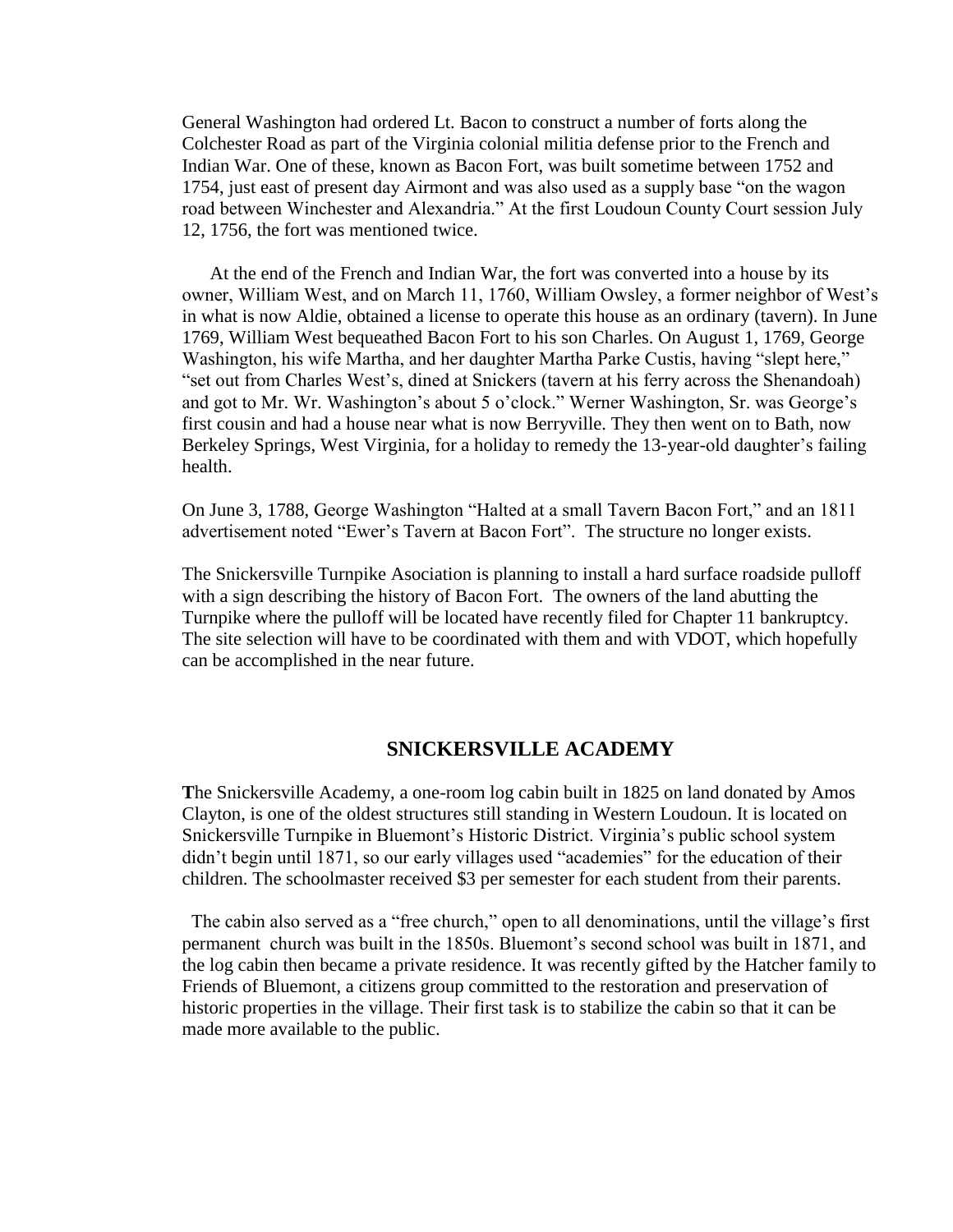#### **CELL TOWER**

 **T**here are currently three cell towers along the Snickersville Turnpike in the process of becoming operational. First, the existing 70-foot-tall former grain elevator at the end of Railroad Street in Bluemont was granted a 40 foot increase in height by the Board of Supervisors with the understanding that the tower company had five carriers either under contract or a letter of intent to have their antennas located in the extension. These are Roadstar, T-Mobile, Verizon Wireless, Sprint, and AT&T Mobile (Cingular). The final configuration is now undergoing review by the County's Building and Development Department.

Second, the existing 100-foot-tall flagpole at the Philomont Fire Station houses Verizon Wireless antennas at 95 feet and 85 feet. AT&T Mobile is in the process of installing their antennas at 75 feet and expects to become operational shortly. Its coverage will then overlap with their antennas on the top of the Sprint silo on Yellow Schoolhouse Road.

On February 23, 2011 the Planning Commission granted approval for AT&T Mobile to install twelve 8-foot-tall antennas at the top of a 154-foot-tall monopine at Camp High Road on Steptoe Hill Road. The Board of Supervisors approved the application on March 7th, 2011.

There is hope for no more cell towers in the future. The wireless division of Alcatel-Lucent, the French-U.S. maker of telecommunications equipment, will in September be testing its "light Radio cube," a cellular antenna about the size and shape of a Rubik's cube, which can be placed indoors or out, and easily hidden from view. All that is needed is electrical power and an optical fiber connecting them to a phone company's network. The company hopes to make the cube commercially available next year.

### **ROADWAY ALERT !**

 **VDOT** has informed the Snickersville Turnpike Association that they are in the process of obtaining bids for a contract to manually cut down trees up to six inches in diameter growing within five feet of the asphalt roadway on Snickersville Turnpike, Airmont Road, and Clayton Hall Road. VDOT has a 15-foot right-of-way from the center of these roads and each lane is normally nine feet wide. In addition, any dead tree limbs within this right-ofway will also be cut off. Work is scheduled to begin in May and last through the summer. Although there will be a VDOT employee monitoring the contractor's work, please call Henry Plaster (540-554-8591) if you witness any activity that exceeds these parameters.

#### **Boulder Crest Retreat for Wounded Warriors**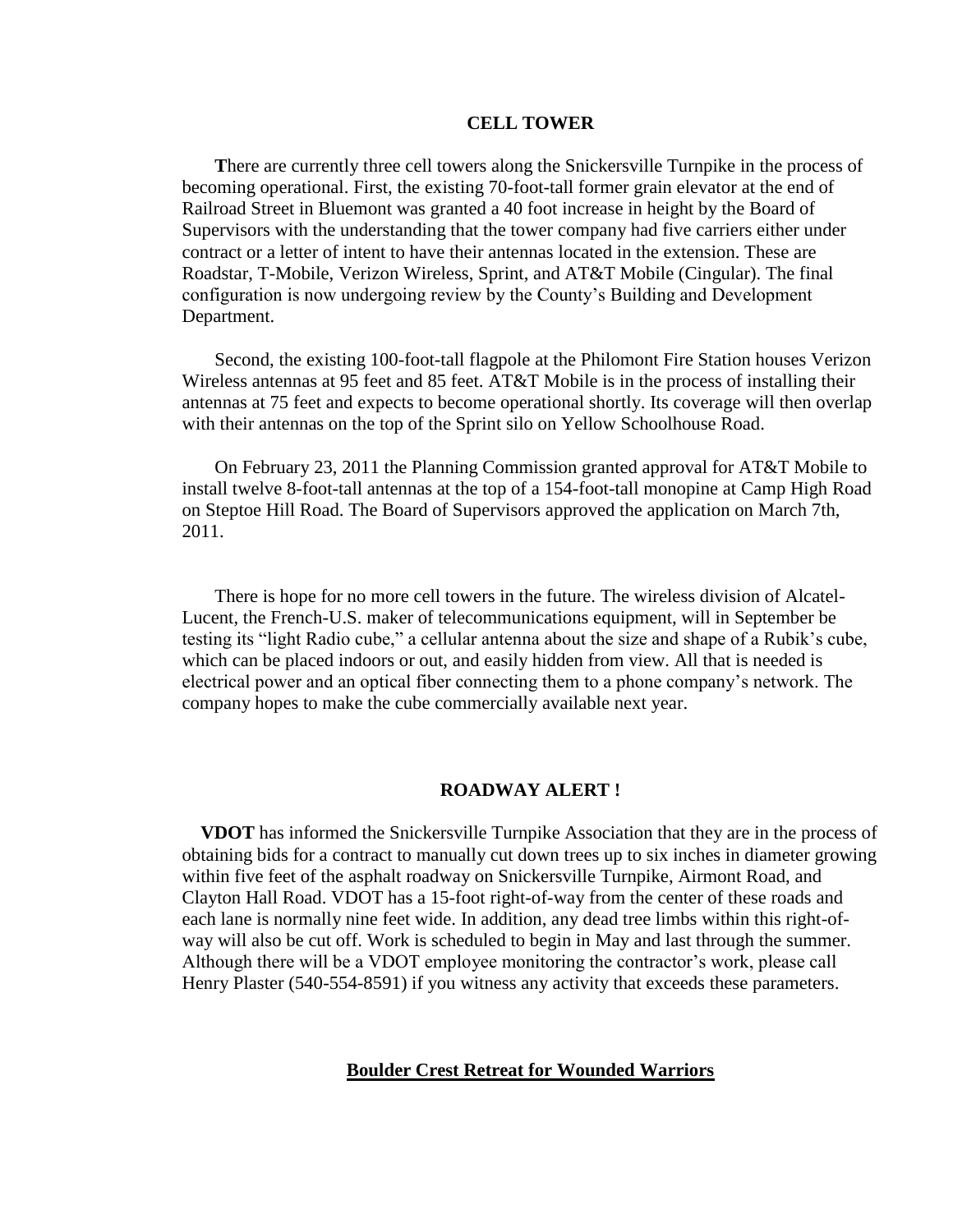### **Bluemont, Virginia**

 **I**t is becoming ever more clear that outpatient wounded veterans being treated at Walter Reed Army Medical Center and Bethesda Naval Hospital—especially those dealing with long-term issues like severe physical injuries, Traumatic Brain Injury (TBI) and Post Traumatic Stress Disorder (PTSD)—need a nearby retreat in the Washington, D.C. area. Local Bluemont residents, Ken and Julia Falke, are donating 37 acres of land—located behind Snickersville Turnpike on the eastern face of the Blue Ridge Mountains—to manifest a vision of creating a safe and relaxing rural sanctuary for wounded warriors and their families.

The retreat will comprise four ADA handicap accessible "greentech" cabins; an ADA handicap accessible "greentech" barn/meeting house with organic farm-to-table meals; a walled organic Victorian garden, plus a field of organic produce; as well as a bird sanctuary and fishing pond. Activities offered at the retreat will include nature walks, foraging, photography, bird and wildlife watching, as well as therapeutic dogs, archery and other onsite adaptive sporting activities.

The project is currently embarking on a local, regional and national fundraising campaign in order to turn their vision into reality. For further information, please go t[owww.bouldercrestretreat.org](http://www.bouldercrestretreat.org/) or contact Ken Falke at [ken@bouldercrestretreat.org,](mailto:ken@bouldercrestretreat.org) (T) 571-344-2341; or Annabel Hughes at **annabel@bouldercrestretreat.org**, (T) 540-554-2120.

#### **Congratulations HIBBS BRIDGE!**

**H**ibbs Bridge recently received **two** prestigious designations! The Virginia Board of Historic Resources recently approved the listing of Hibbs Bridge on the Virginia Landmarks Register. The Register, established in 1966, is the official list of properties important to Virginia's history.

On March 1st, the National Park Service listed Hibbs Bridge on the National Register of Historic Places. The National Register is the Nation's list of historic places worthy of preservation.

Both designations secure the historical significance of our beloved bridge in perpetuity.

## **SNICKERSVILLE TURNPIKE TOUR BROCHURE**

**T**he Snickersville Turnpike Association has published a driving brochure tied to points of interest along our scenic Virginia Byway. The 1st Massachusetts Cavalry Civil War monument, historic Hibbs Bridge, and the E. E. Lake General Store are just three of the many historic and scenic places that are featured. The four color brochure features original art by STA board member Deborah Allan and includes a handy map of the "Pike". Look for this popular and informative publication at our country stores, brochure display locations,